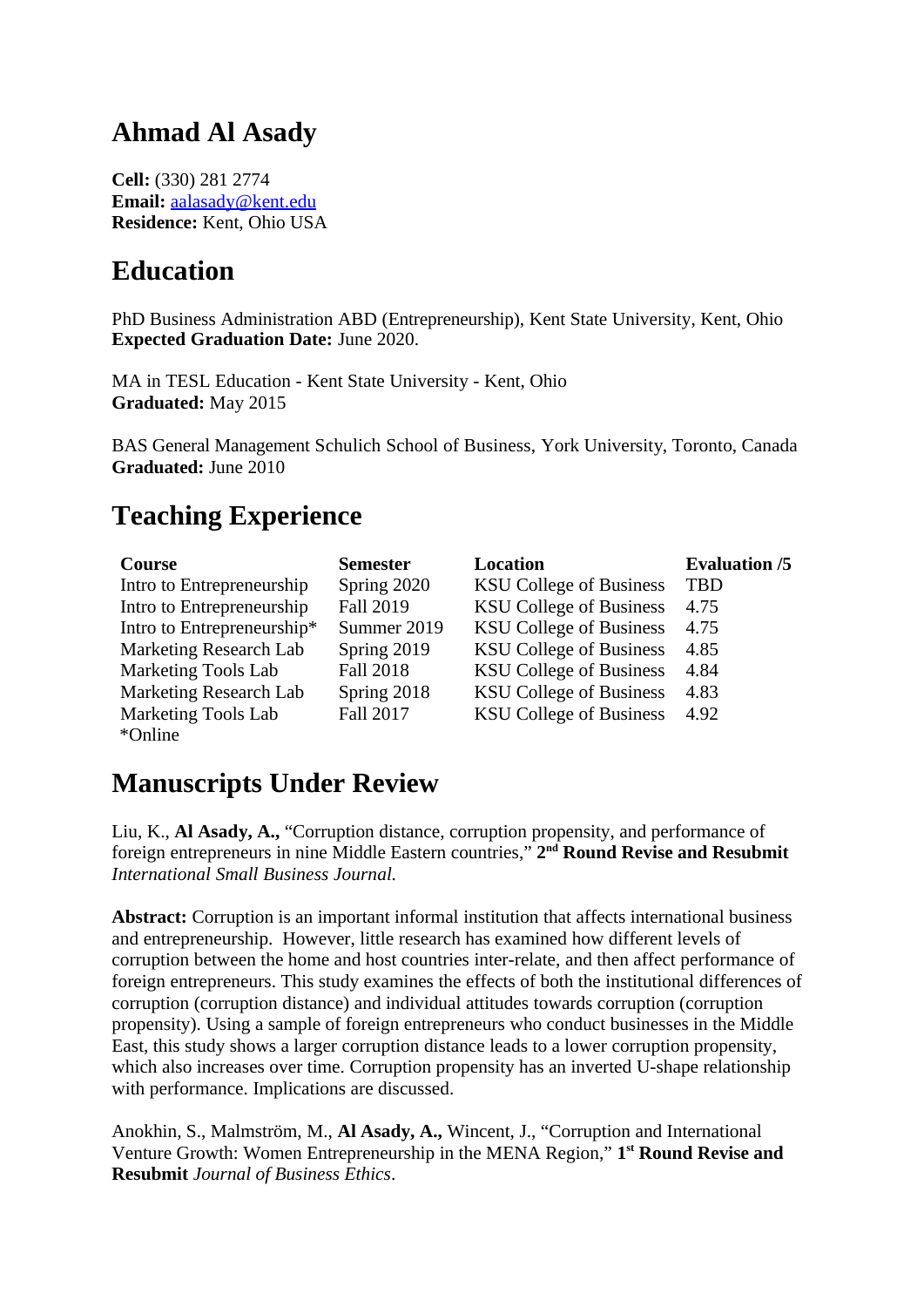Abstract: In a study of over 900 international entrepreneurs operating in 9 countries in the MENA region over the course of 2013-2017, this study demonstrates that women-led ventures attain higher growth rates compared to their male-led counterparts. Consistent with the role congruity theory, women entrepreneurs are less likely to engage in corrupt transactions that are known to stifle economic growth. Moreover, even when avoiding corruption altogether becomes impractical, women entrepreneurs can somewhat mitigate the stifling effect of corruption on venture growth.

Liu, K., Trevino, L., **Al Asady, A.,** "How Would Foreign Entrepreneurs Deal with Pressures for Corruption? A Micro-Foundational Approach," **Submitted to** *Journal of Management Studies.*

**Abstract:** Corruption presents challenges to foreign entrepreneurs when they venture in a foreign host country. However, little research has examined how the firm, or the entrepreneur may respond to pressures from external stakeholders. Taking a microfoundational approach, we argue that the entrepreneur's motivational antecedent to engage in corruption, or corruption propensity, represents her cognitive beliefs in the legitimacy and effectiveness of corruption. We found that a higher corruption propensity leads to lower firm performance. In addition, effects of corruption propensity are conditioned by institutional backgrounds. Some firm-specific characteristics such as firm size also moderate this relationship. Implications are discussed.

## **Manuscripts in Preparation**

**Al Asady, A.,** Groening, C., "The Contingent effects of Strategic Responses on MNE Firm Revenue During a Boycott," Target Journal: *Journal of Management*.

**Abstract:** This study demonstrates the importance of firms choosing specified firm responses that repair legitimacy based on the specific factors of the institutional environment during a secondary boycott. Based on previously realized factors which influence the success of any boycott, we utilize a firm response type continuum anchored by persuasive refutation responses and distractor tactics to argue the environmental conditions of salience and desensitization of when a response type is more effective in repairing legitimacy and subsequent firm revenue. We test our hypotheses using series of multi-level change models and control for firm level and country level variables from a panel dataset covering 4212 observations spanning 9 companies operating in 9 countries, over a 52-month period.

**Al Asady, A**., Groening, C., "The Contingent Effects of Corruption Propensity on Firm Performance of International Entrepreneurs: An Information Perspective," Target Journal: *Journal of International Business Studies*.

**Abstract***:* Individuals who cross national borders in search of business opportunities take on more risk than their domestic counterparts. Due to the additional risk, international entrepreneurs may choose to behave corruptly to gain high quality information that aids their ventures to grow. This study utilizes a 5-year panel study of international entrepreneurial ventures in 9 countries in the MENA region, to demonstrate that international entrepreneurs with a higher corruption propensity may access valuable information to achieve higher firm performance. The positive effect of corruption propensity on international firm performance is stronger for entrepreneurs entering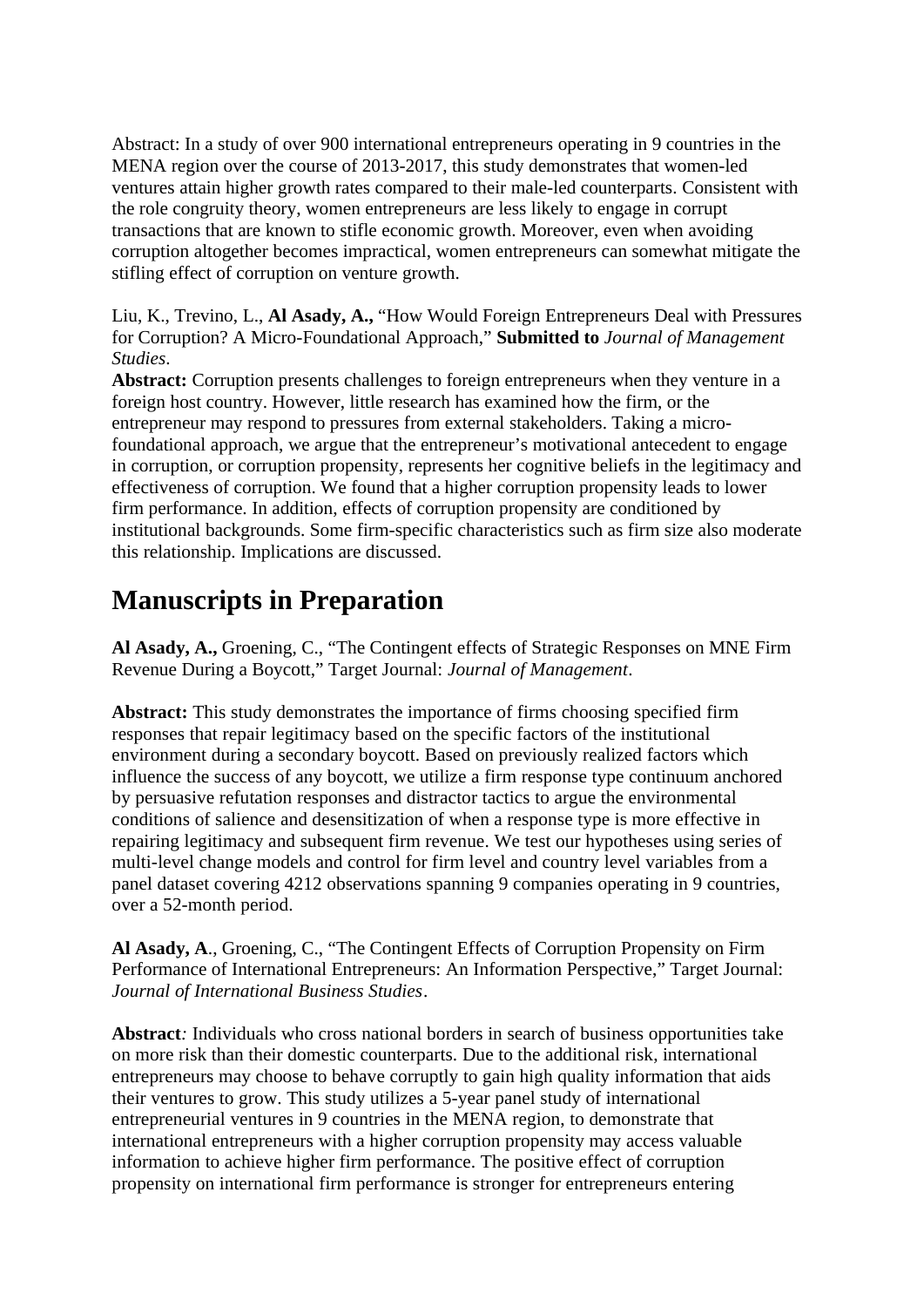countries with higher levels of institutional uncertainty and for entrepreneurs coming from countries with higher levels of fear of failure. The results are consistent across several models.

**Al Asady, A.,** Anokhin, S., Hisrich, R., "International Entrepreneurship and The Export of Corruption," Target Journal: *Journal of Business Venturing*.

Abstract: In a study of 49,959 international entrepreneurs from 40 countries operating in 13 economies in the Middle East and North Africa region over 2015-2016, we demonstrate that the likelihood of corrupt cross border entry is positively associated with the entrepreneurs' internal locus of control with respect to corruption. The relationship is particularly strong in countries with high informal economy and where own levels of corruption are high. Once individual level factors are controlled for, home country institutional factors do not exert statistically significant effect on the likelihood of corrupt entry. The results are robust to the choice of several estimation techniques.

Anokhin, S., Stettler, T., **Al Asady**, A., Morgan, T., "Arbitrage Orientation and Firm Performance: An Exploratory Study," Target Journal: *Strategic Management Journal*.

**Abstract:** In a study of 193 firms across four Midwestern states in the U.S., this paper proposes the existence of arbitrage orientation – a strategic orientation that encourages firms to pursue arbitrage opportunities. Arbitrage opportunities represent the extent to which a firm may improve its efficiency if it alertly recognizes and adopts the underexploited superior resource combinations introduced by industry leaders. This study develops a research instrument to capture arbitrage orientation and demonstrates the positive effect of arbitrage orientation on firm performance over and above entrepreneurial and market orientations in a conservative setting. The effects of arbitrage orientation on firm performance are particularly pronounced for older firms and smaller firms.

#### **Conference Presentations**

Liu, K., **Al Asady, A.,** (2019) Corruption Propensity of Foreign Entrepreneurs and Value Distribution in Emerging Economies: A Resource Dependence Perspective. Presented at AOM 2019: *The 79th Annual Academy of Management Conference:* Boston, Ma.

**Al Asady, A.,** Arikan, I., Anokhin, S., (2018). Dynamic Problem-Solving, Corruption and International Entrepreneurship. Presented at AOM 2018: *The 78th Annual Academy of Management Conference:* Chicago, Il.

Liu, K., **Al Asady, A.,** (2018) Corruption Propensity of Foreign Entrepreneurs and Value Distribution in Emerging Economies: A Resource Dependence Perspective. Presented at SMSC 2018: *The 38th Annual Strategic Management Society Conference:* Paris, Fr.

**Al Asady, A.,** (2017). The Bee and The Fly: The effect of Corruption on International Entrepreneurs in Informal Economies. Presented at AOM 2017: *The 77th Annual Academy of Management Conference:* Atlanta, Ga.

Anokhin, S., Stettler, T., **Al Asady, A.,** Morgan, T., (2017). Arbitrage Orientation: An Exploratory Study. Accepted to AOM 2017: *The 77th Annual Academy of Management Conference:* Atlanta, Ga. – **Won best paper: Entrepreneurship Track**.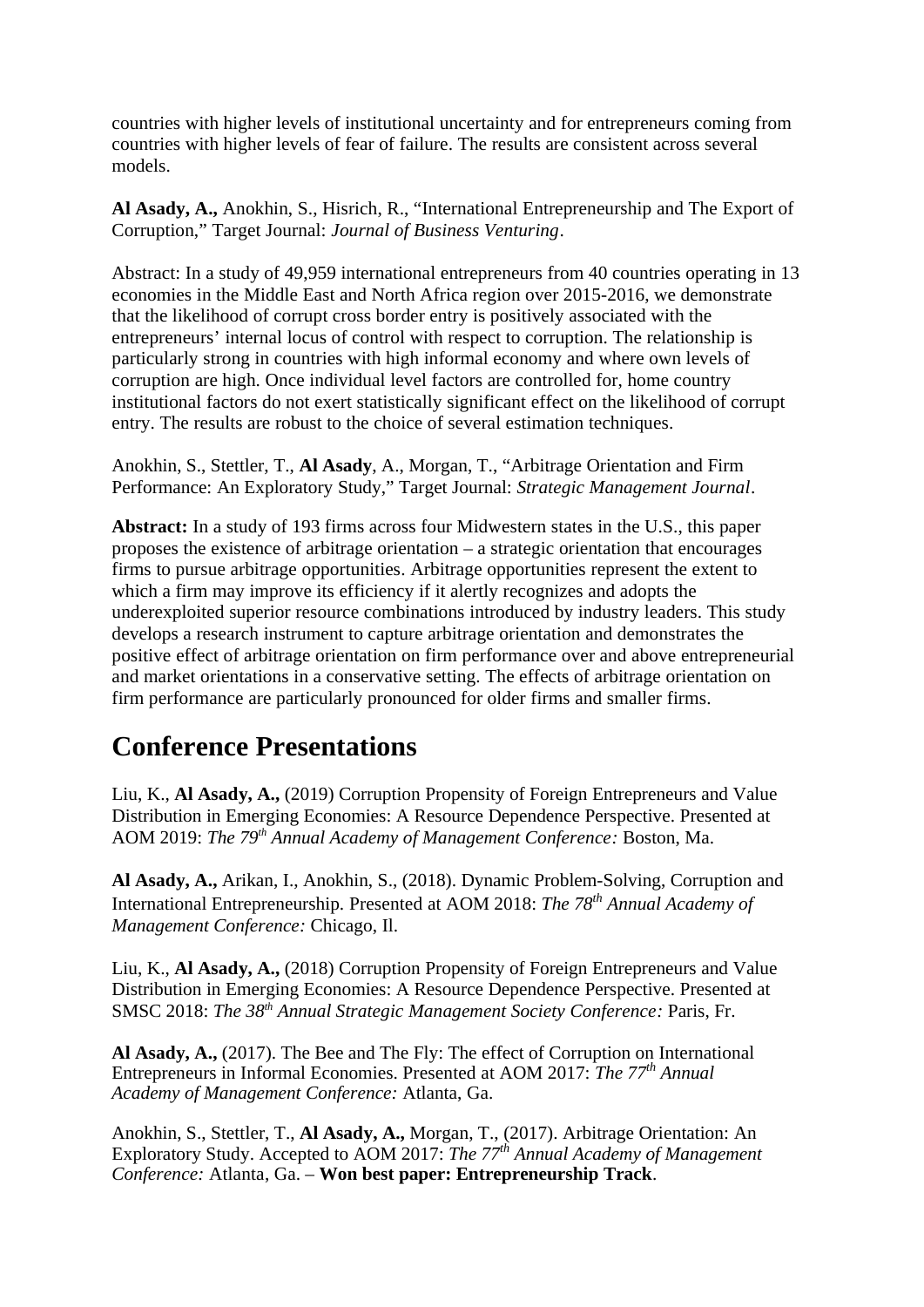**Al Asady, A.,** (2017). The Honeybee and The Green Fly: The effect of Corruption on International Entrepreneurs in Informal Economies. Presented at BCERC 2017: *The 37th Annual Babson College Entrepreneurial Research Conference:* Norman, Ok.

Anokhin, S., Stettler, T., **Al Asady,** A., Morgan, T., (2017). Arbitrage Orientation: An Exploratory Study. Presented at BCERC 2017: *The 37th Annual Babson College Entrepreneurial Research Conference:* Norman, Ok.

### **Awards**

2019 Recipient of the AOM ENT Division stipend to attend the ENT Doctoral Student Consortium: *The 79th Annual Academy of Management Conference:* Boston, Ma.

2018 Recipient of the Ewing Marion Kauffman scholarship to attend the BCERC 2018 Doctoral Student Consortium: *The 38th Annual Babson College Entrepreneurial Research Conference:* Waterford, Ir.

2017 Academy of Management best paper award (Entrepreneurship Track) "Arbitrage Orientation: An Exploratory Study." *The 77th Annual Academy of Management Conference:* Atlanta, Ga.

# **Consortiums**

2019 Academy of Management ENT Division Consortium Boston, Ma.

2018 Babson College Entrepreneurship Research Conference Consortium Waterford, Ir.

# **Service to The Field**

Ad hoc Reviewer 2019 Academy of Management Conference Ent Division. Ad hoc Reviewer 2019 Academy of Management Conference IM Division. Ad hoc Reviewer 2018 Babson College Entrepreneurship Research Conference.

# **Work Experience**

ESL Instructor Kent State University Jan 2014 – May 2016

Taught an array of online and in person English language courses to undergraduate and graduate international students at the Kent State ESL center. Was responsible for developing new course materials for hybrid classes such as Business English and English Communication for Business Students.

Business Development Manager IDP Education- Middle East and North Africa April 2012 – December 2013